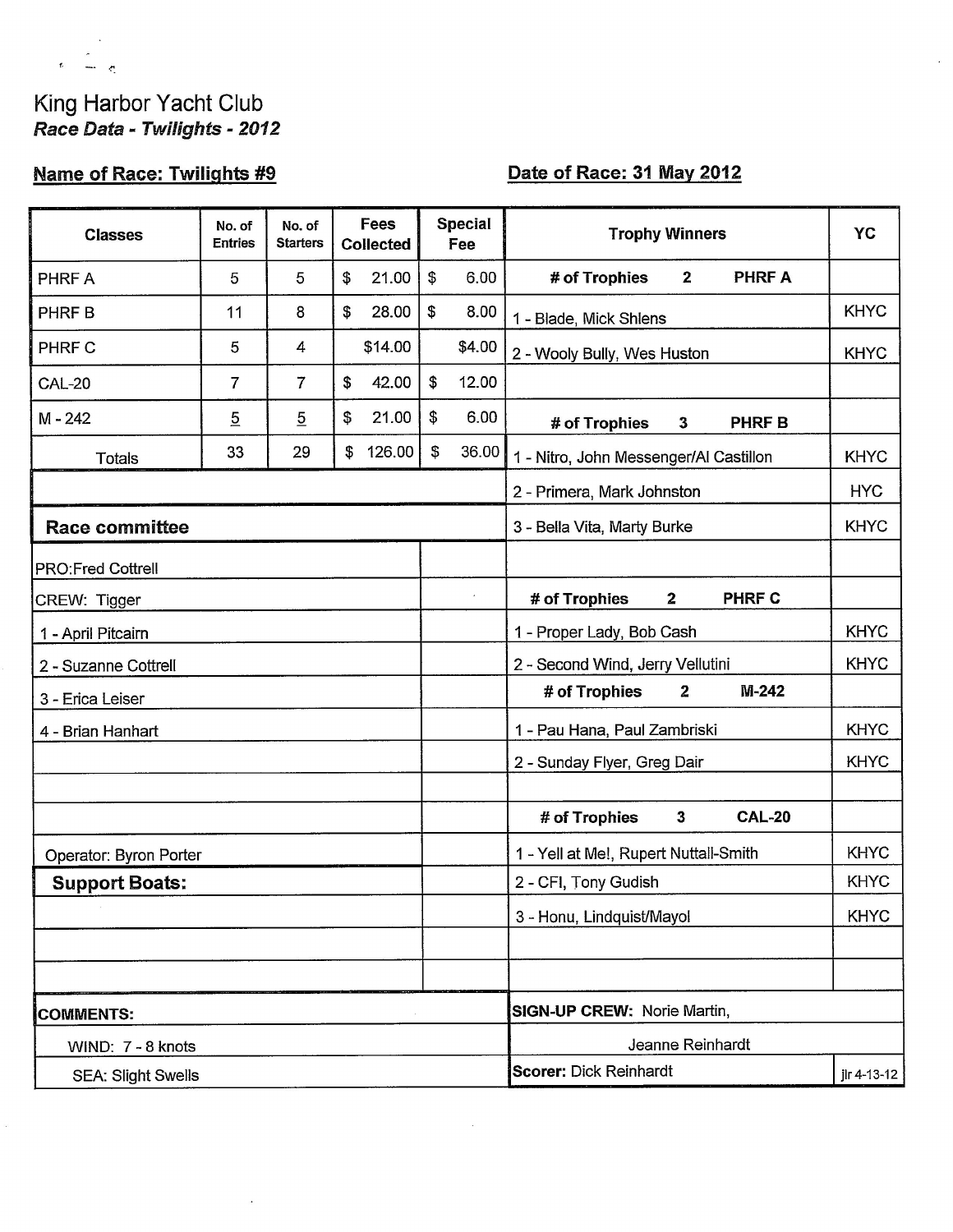### **2012 Twilights at KHYC #9**

#### **King Harbor Yacht Club**

#### **Race Date: 31 May 201**

**Wind Speed: 7-9 knots**

#### **PRO: Fred Cottrell**

|               | Div<br><b>Rank</b> | <b>Boat Name</b>       | Sail No. | <b>Owner / Skipper</b>             | Rating | Finish<br><b>Time</b> | <b>Elapsed</b><br><b>Time</b> | Corrected<br><b>Time</b> |
|---------------|--------------------|------------------------|----------|------------------------------------|--------|-----------------------|-------------------------------|--------------------------|
|               |                    |                        |          |                                    |        |                       |                               |                          |
| <b>PHRF-A</b> |                    |                        |          | Time on Time / Start Time 18:20:00 |        |                       |                               |                          |
|               | $\mathbf{1}$       | Blade *                | 103      | <b>Mick Shlens</b>                 | 27     | 19:12:18              | 00:52:18                      | 00:58:55                 |
|               | $\boldsymbol{2}$   | <b>Wooly Bully</b>     | 40033    | Wes Huston                         | 12     | 19:12:05              | 00:52:05                      | 01:00:14                 |
|               | 3                  | JATO *                 | 7311     | <b>Bill Webster/ Mike Moorhead</b> | 33     | 19:15:14              | 00:55:14                      | 01:01:35                 |
|               | 4                  | <b>Calais</b>          | 46575    | Jerry Hunter                       | 75     | 19:20:06              | 01:00:06                      | 01:02:30                 |
|               | 5                  | <b>Gimme Shelter</b>   | 7800     | Vitta Jackson                      | 54     | 19:18:46              | 00:58:46                      | 01:03:15                 |
| <b>PHRF-B</b> |                    |                        |          | Time on Time / Start Time 18:25:00 |        |                       |                               |                          |
|               | $\mathbf{1}$       | <b>Nitro</b>           | 97626    | John Messenger/ Al Castillion      | 84     | 19:23:45              | 00:58:45                      | 01:00:14                 |
|               | $\boldsymbol{2}$   | Primera                | 27871    | Mark Johnston                      | 147    | 19:29:52              | 01:04:52                      | 01:00:30                 |
|               | $\mathbf{3}$       | <b>Bella Vita</b>      | 56136    | <b>Marty Burke</b>                 | 81     | 19:25:34              | 01:00:34                      | 01:02:23                 |
|               | 4                  | <b>Zipper</b>          | 57878    | <b>Albert Solbes</b>               | 138    | 19:31:31              | 01:06:31                      | 01:02:51                 |
|               | 5                  | No Way !! *            | 28124    | Don Souther                        | 138    | 19:32:05              | 01:07:05                      | 01:03:23                 |
|               | 6                  | <b>Flying Dutchman</b> | 87027    | <b>Jason Herring</b>               | 87     | 19:27:51              | 01:02:51                      | 01:04:08                 |
|               | 7                  | Priorities*            | 87309    | <b>Bob Cole</b>                    | 96     | 19:29:03              | 01:04:03                      | 01:04:27                 |
|               | 8                  | Ellis Island II *      | 1172     | <b>Cacey Schilling</b>             | 150    | 19:50:14              | 01:25:14                      | 01:19:09                 |
| PHRF-C        |                    |                        |          | Time on Time / Start Time 18:30:00 |        |                       |                               |                          |
|               | $\mathbf{1}$       | <b>Proper Lady</b>     | 57935    | <b>Bob Cash</b>                    | 204    | 19:18:27              | 00:48:27                      | 00:41:46                 |
|               | $\boldsymbol{2}$   | <b>Second Wind</b>     | 97668    | Jerry Vellutini                    | 239    | 19:21:58              | 00:51:58                      | 00:42:49                 |
|               | 3                  | <b>Bella Luna</b>      | 47595    | Gino Polizzotto                    | 180    | 19:18:37              | 00:48:37                      | 00:43:17                 |
| <b>OCS</b>    | 5                  | <b>Impulsive</b>       | 33815    | John Ellinwood                     | 153    | 00:00:19              |                               |                          |
| <b>Cal 20</b> |                    | <b>One Design</b>      |          |                                    |        |                       |                               |                          |
|               | $\mathbf{1}$       | <b>Yell At Me !</b>    | 1079     | <b>Rupert Nuttall-Smith</b>        |        |                       |                               |                          |
|               | $\boldsymbol{2}$   | <b>CFI</b>             | 369      | Tony Gudish                        |        |                       |                               |                          |
|               | 3                  | Honu <sup>*</sup>      | 1559     | Lindquist/ Mayol                   |        |                       |                               |                          |
|               | 4                  | Poquito                | 1092     | John Selman                        |        |                       |                               |                          |
|               | 5                  | <b>Fifty-Fifty</b>     | 50       | <b>Bud Legg</b>                    |        |                       |                               |                          |
|               | 6                  | <b>Janet Lynn</b>      | 438      | Chris Morris                       |        |                       |                               |                          |
|               | 7                  | <b>Brew Ha Ha</b>      | 15c      | Mark Kranz                         |        |                       |                               |                          |

**Questions? Contact: Dick Reinhardt (310)376-2459**